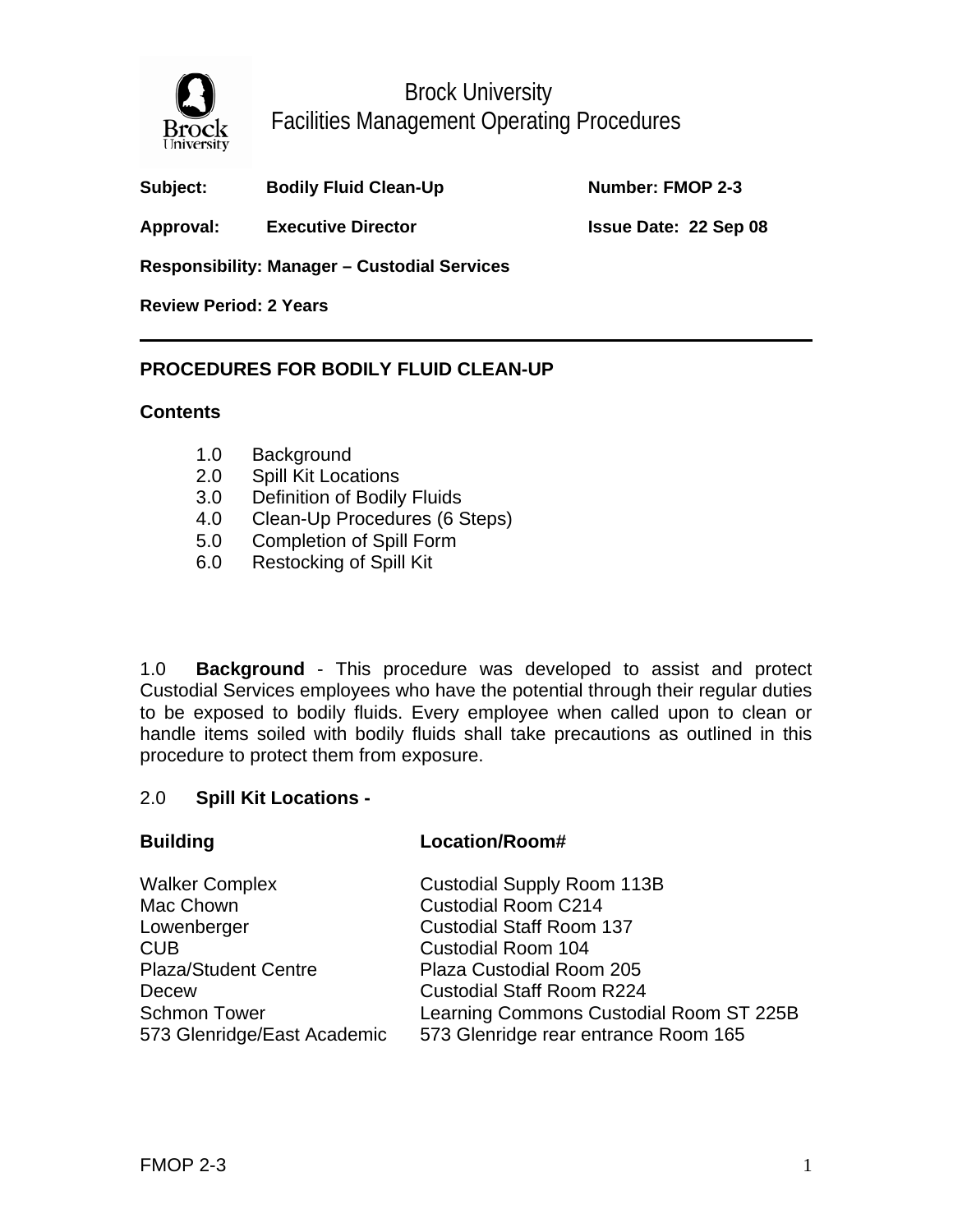

3.0 **Definition of Bodily Fluids** - Fluids that may contain blood borne pathogens (Blood, Semen, Vaginal Secretions, Synovial, Pleural, Peritoneal, Pericardial, Amniotic fluid, Saliva (contaminated with blood)) or other bodily fluids (Feces, Nasal Secretions, Sputum, Sweat, Tears, Urine, Vomitus, Saliva (not contaminated with blood)).

## 4.0 **Clean -Up Procedure -**

#### **Step 1: Preparation (Before arriving at the area)**

Put on the appropriate Personal Protective Equipment (PPE) as required for the situation you are responding to (always wear nitrile or rubber gloves, plastic goggles and a disposable facial mask. If there is a possibility that your clothing or shoes may become soiled, put on a protective coveralls (as when handling laundry or soiled clothing) and shoe covers. Keep the scene clear of people (control the area with barriers and/or signs).

Blood Borne pathogens require fluid to fluid contact so it is important that you protect points of entry, (i.e. open wounds but also your eyes if you have eye irritation and your nose if it's dry, running or irritated). Be extra careful when you are feeling sick (you are immuno-compromised and more likely to become infected).

#### **Personnel Protective Equipment (PPE):**

Ensure the appropriate personal protective equipment is worn as recommended by the material safety data sheets (MSDS) for any cleaning solution used. Gloves shall be worn when handling any cleaning agent.

The purpose of personal protective equipment is to prevent body fluids from reaching the workers' skin, mucous membranes, or personal clothing. It must create an effective barrier between the exposed worker and any body fluids.

Always wear a protective barrier when there is potential contact with bodily fluids.

- Hand Protection: Barrier Gloves (rubber or neoprene).
- Eye Protection: Plastic goggles.
- Mouth Protection: Disposable Face mask.
- Body/Clothing Protection: Protective coveralls, shoe covers.
- Bandages: Any cut or broken skin, such as scratches, rashes or puncture wounds should be protected by a bandage before any work is done.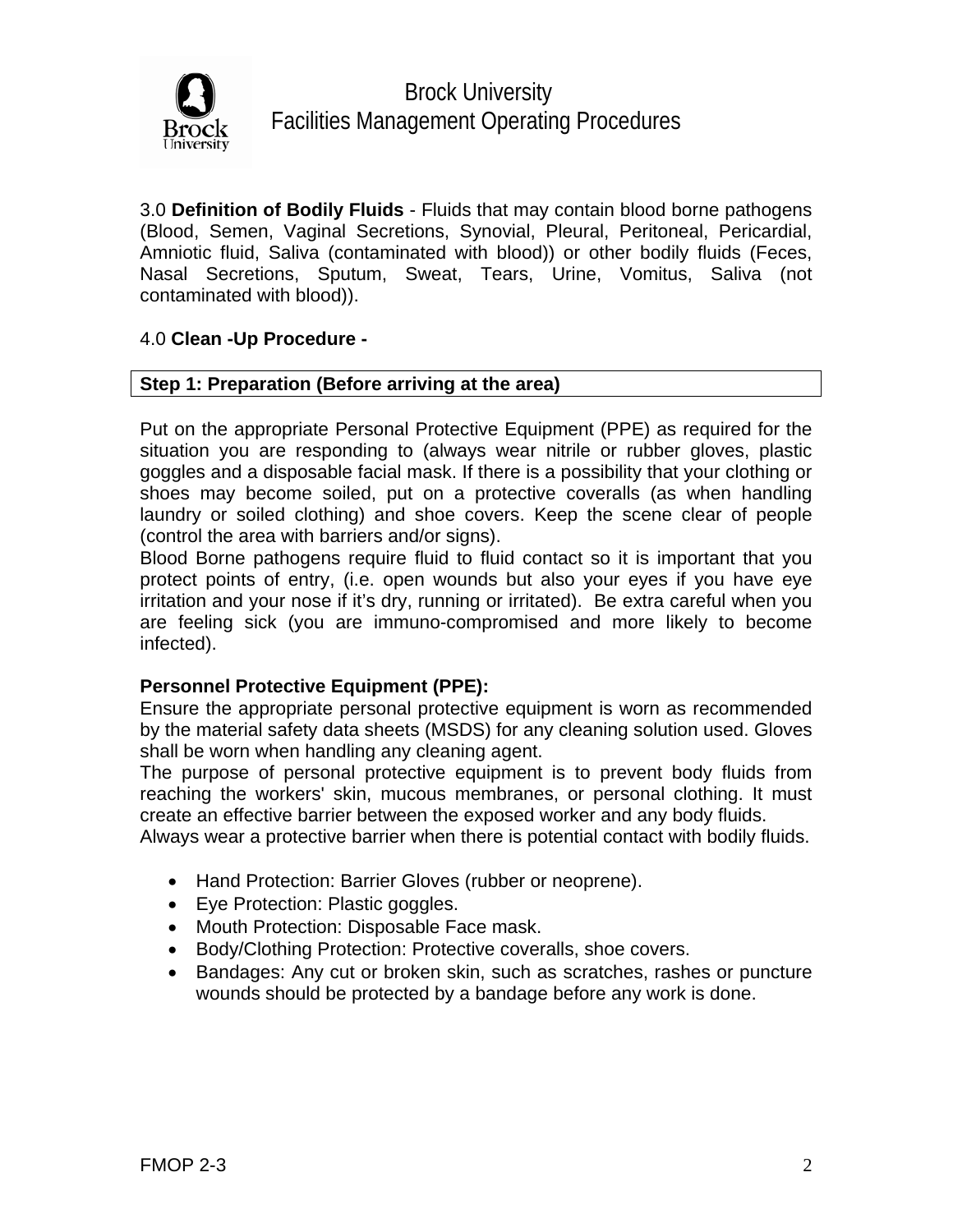

## **Step 2: Disinfect the Material**

- Isolate the contaminated area with the pop up cones and caution tape.
- Cover the spill with the absorbent material (paper towels for a small spill, absorbent gel for larger spills).
- Carefully Spray the Oxivir TB disinfectant to the absorbent material. Use caution and avoid producing any splashes. Allow the disinfectant to sit in contact with the spill for 5 minutes.
- If there is an injury involved, ensure that person receives first aid from a first aid responder immediately.

## **Step 3: Clean-Up the Material**

- Sweep the absorbent gel with the dust pan and banister brush and place in garbage bag, if paper towels were used, dispose of in garbage bag.
- Remove any physical hazards (needles) with the provided tongs and place in the sharps container provided. Broken glass with bodily fluid should be treated with the disinfectant spray and swept with the banister brush and collected with the dust pan and placed in a cardboard box and disposed in the large exterior waste bin.
- Pick up any soiled debris (clothing, bedding, towels, or bandages) and place in a garbage bag and double bag it.

#### **Step 4: Disinfect/Sanitize the Area**

- Once all material has been removed, disinfect the contaminated area again with the Oxivir TB disinfectant spray. Let sit for 3 minutes.
- Clean up area with mop or rags.
- Use general purpose cleaner (neutral packs) on entire area with mop and wringer to remove any additional chemical and to neutralize the floor to protect the finish.

#### **Step 5: Dispose of the Material**

Bodily fluids disinfected and absorbed in absorbent material can be bagged and disposed of in general waste stream. Articles soiled with bodily fluids should be disposed of in plastic bags tied at the top. If any visible breakage is apparent, double bag article before discarding in trash. If you are finished cleaning and sanitizing the area, remove your protective gear and gloves and put them in a garbage bag. Always double bag any contaminated material before placing in the dumpster. Tie off the garbage bag and place it in the regular trash.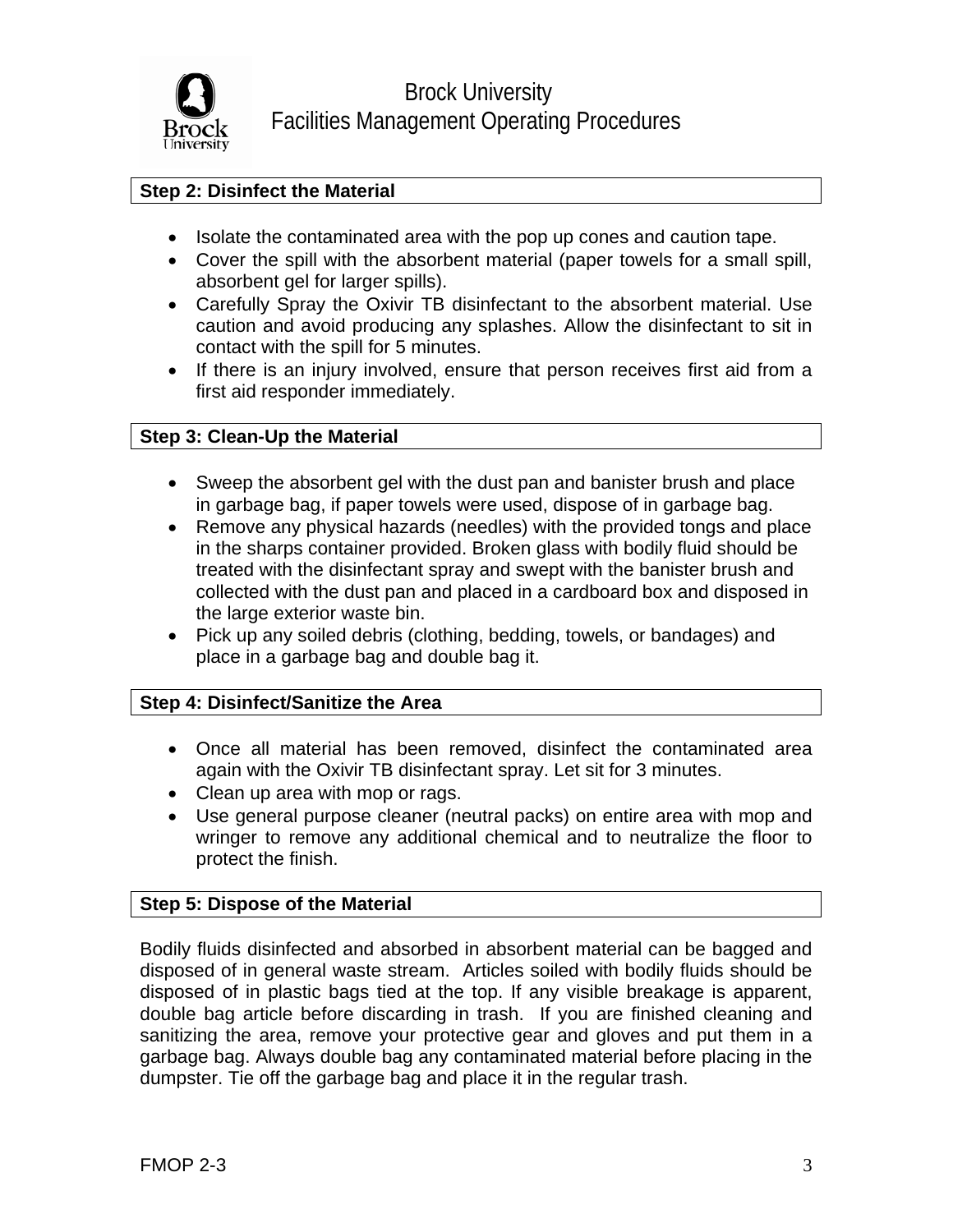

## **Step 6: Clean up of your self and Equipment Used**

If you used a mop and bucket, soak the mop in the disinfectant solution, rinse thoroughly and allow drying. Dump the leftover solution down an appropriate drain (e.g. toilet/slop sink). **NEVER** use a sink in a washroom or one that is normally used for food preparation.

Wash your hands following the hand wash procedure:

- Remove jewelry before hand wash procedure.
- Rinse hands under warm running water. This allows for suspension and washing away of the loosened microorganisms.
- Lather with soap and, using friction, cover all surfaces of the hands and fingers. The minimum duration for this step is 10 seconds; more time may be required if hands are visibly soiled. For antiseptic agents 3-5 mL is required. Frequently missed areas are thumbs, under nails, backs of fingers and hands.
- Rinse under warm running water. To wash off microorganisms and residual hand washing agent.
- Dry hands thoroughly with single-use towel or forced air dryer. Drying achieves a further reduction in number of microorganisms.
- Turn off faucet without re-contaminating hands (using a clean paper towel).

If you have had significant exposure to blood and/or body fluid (swallowed, inhaled or splash to eyes or non-intact skin) contact a supervisor immediately to report incident.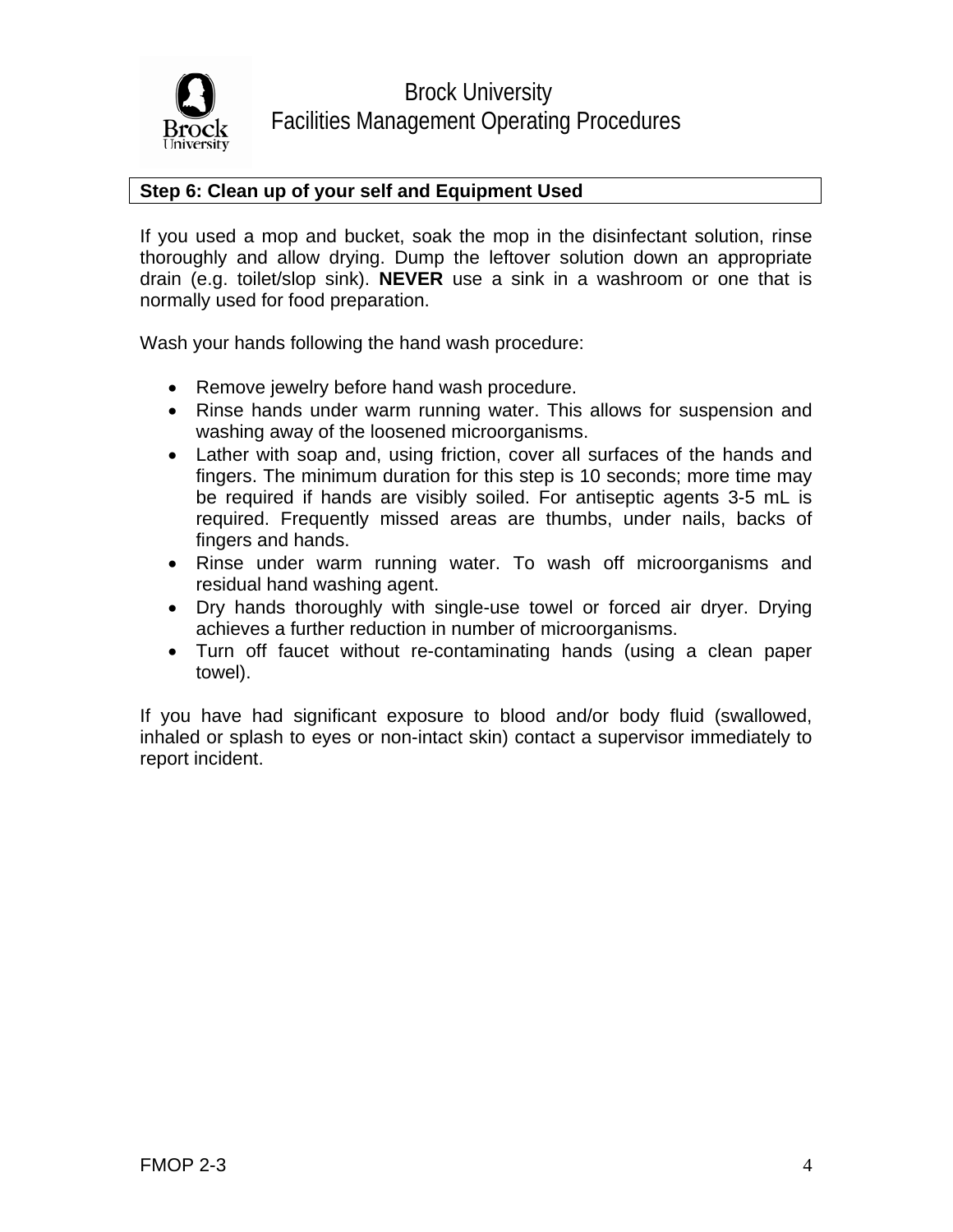

Brock University Facilities Management Operating Procedures

# 5.0 **Completion of Spill Form -**

Complete the attached form in detail and submit form to your supervisor. It is important to have documentation when the spill kit was in use.

| <b>SPILL REPORT FORM</b>                                                                  |                                                       |                           |  |  |
|-------------------------------------------------------------------------------------------|-------------------------------------------------------|---------------------------|--|--|
| <b>INSTRUCTION:</b> When the spill kit is used, this form shall be completed in full, and |                                                       |                           |  |  |
| <b>INCIDENT DATE:</b>                                                                     | submitted to your Supervisor<br><b>INCIDENT TYPE:</b> | <b>INCIDENT LOCATION:</b> |  |  |
|                                                                                           |                                                       |                           |  |  |
|                                                                                           |                                                       |                           |  |  |
| <b>CAUSE OF INCIDENT:</b>                                                                 |                                                       |                           |  |  |
|                                                                                           |                                                       |                           |  |  |
|                                                                                           |                                                       |                           |  |  |
|                                                                                           |                                                       |                           |  |  |
| LIST PERSONS NOTIFIED OF SPILL AND ON SCENE:                                              |                                                       |                           |  |  |
|                                                                                           |                                                       |                           |  |  |
|                                                                                           |                                                       |                           |  |  |
|                                                                                           |                                                       |                           |  |  |
| <b>CUSTODIAL EMPLOYEE NAME (PRINT):</b>                                                   |                                                       |                           |  |  |
|                                                                                           |                                                       |                           |  |  |
| <b>Supervisor's Section:</b>                                                              |                                                       |                           |  |  |
|                                                                                           |                                                       |                           |  |  |
| <b>Supervisor's Signature:</b><br>Date:                                                   |                                                       |                           |  |  |
|                                                                                           |                                                       |                           |  |  |
| <b>Any Further Action Required:</b>                                                       |                                                       |                           |  |  |
|                                                                                           |                                                       |                           |  |  |
|                                                                                           |                                                       |                           |  |  |
|                                                                                           |                                                       |                           |  |  |
| Retention: This form shall be kept for 2 years                                            |                                                       |                           |  |  |